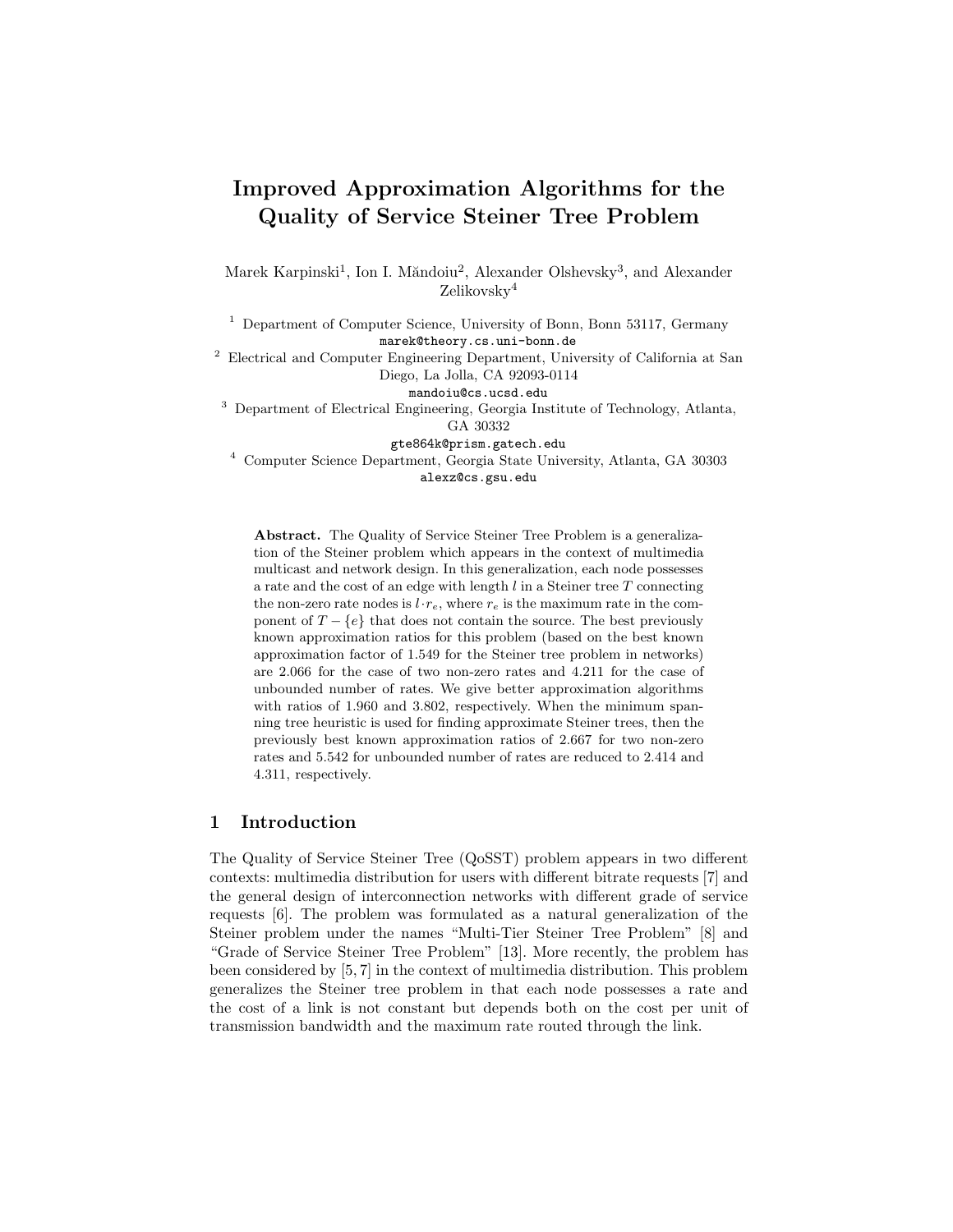#### 2 M. Karpinski, I.I. Măndoiu, A. Olshevsky, and A. Zelikovsky

Formally, the QoSST problem can be stated as follows (see [5]). Let  $G =$  $(V, E, l, r)$  be a graph with two functions,  $l : E \to R^+$  representing the length of each edge, and  $r: V \to R^+$  representing the rate of each node. Let  $\{r_0 =$  $0, r_1, r_2, \ldots r_N$  be the range of r and  $S_i$  be the set of all nodes with rate  $r_i$ . The Quality of Service Steiner Tree Problem asks for a minimum cost subtree  $T$  of G spanning a given source node s and nodes in  $\bigcup_{i \geq 1} S_i$ , all of which are referred to as *terminals*. The cost of an edge e in T is  $\cos(\epsilon) = l(e)r_e$ , where  $r_e$ , called the *rate of edge* e, is the maximum rate in the component of  $T - \{e\}$  that does not contain the source. Note that the nodes in  $S_0$ , i.e., zero rate nodes, do not require to be connected to the source s but may serve as Steiner points for the output tree  $T$ .

The QoSST problem is equivalent to the Grade of Service Steiner Tree Problem (GOSST) [13], which has a slightly different formulation. In GOSST there is no source node and edge rates  $r_e$  should be assigned such that the minimum edge rate on the tree path from a terminal with rate  $r_i$  to a terminal with rate  $r_i$  is at least  $min(r_i, r_j)$ . It is not difficult to see that these two formulations are equivalent. Indeed, an instance of QoSST can be transformed into an instance of GOSST by assigning the highest rate to the source. The cost of an edge will remain the same, since each edge  $e$  in a tree  $T$  will be on the path from the source to the node of the highest rate in the component of  $T - \{e\}$  that does not contain the source. Conversely, an instance of GOSST can be transformed into a QoSST by giving source status to any node with the highest rate.

The problem was studied before in several contexts. Current et al. [6] gave an integer programming formulation for the problem and proposed a heuristic algorithm for its solution. Some results for the case of few rates were obtained in [1] and [2]. Specifically, [2] (see also [13]) suggested an algorithm for the case of two non-zero rates with approximation ratio of  $\frac{4}{3}\alpha \approx 2.065$ , where  $\alpha \approx 1.549$ is the best approximation ratio of an algorithm for the Steiner tree problem. Recently, [5] gave the first constant-factor approximation algorithm for an unbounded number of rates. They achieved an approximation ratio of  $e\alpha \approx 4.211$ .

In this paper we give algorithms with improved approximation factors. Our algorithms have an approximation ratio of 1.960 when there are two non-zero rates and an approximation ratio of 3.802 when there is an unbounded number of rates. The improvement comes from the reuse of higher rate edges in establishing connectivity for lower rate nodes. We give the first analysis of the gain resulting from such reuse, critically relying on approximation algorithms for computing k-restricted Steiner trees. To improve solution quality, we use different Steiner tree algorithms at different stages of the computation. In particular, we use both the Steiner tree algorithm from [11] which has the currently best approximation ratio and the algorithm from [10] which has the currently best approximation ratio among Steiner tree algorithms producing 3-restricted trees.

Table 1 summarizes the results of this paper. It presents previously known approximation ratios using various Steiner tree algorithms and the approximation ratios produced by our method utilizing the same algorithms. Note that along with the best approximation ratios resulting from the use of the loss-contracting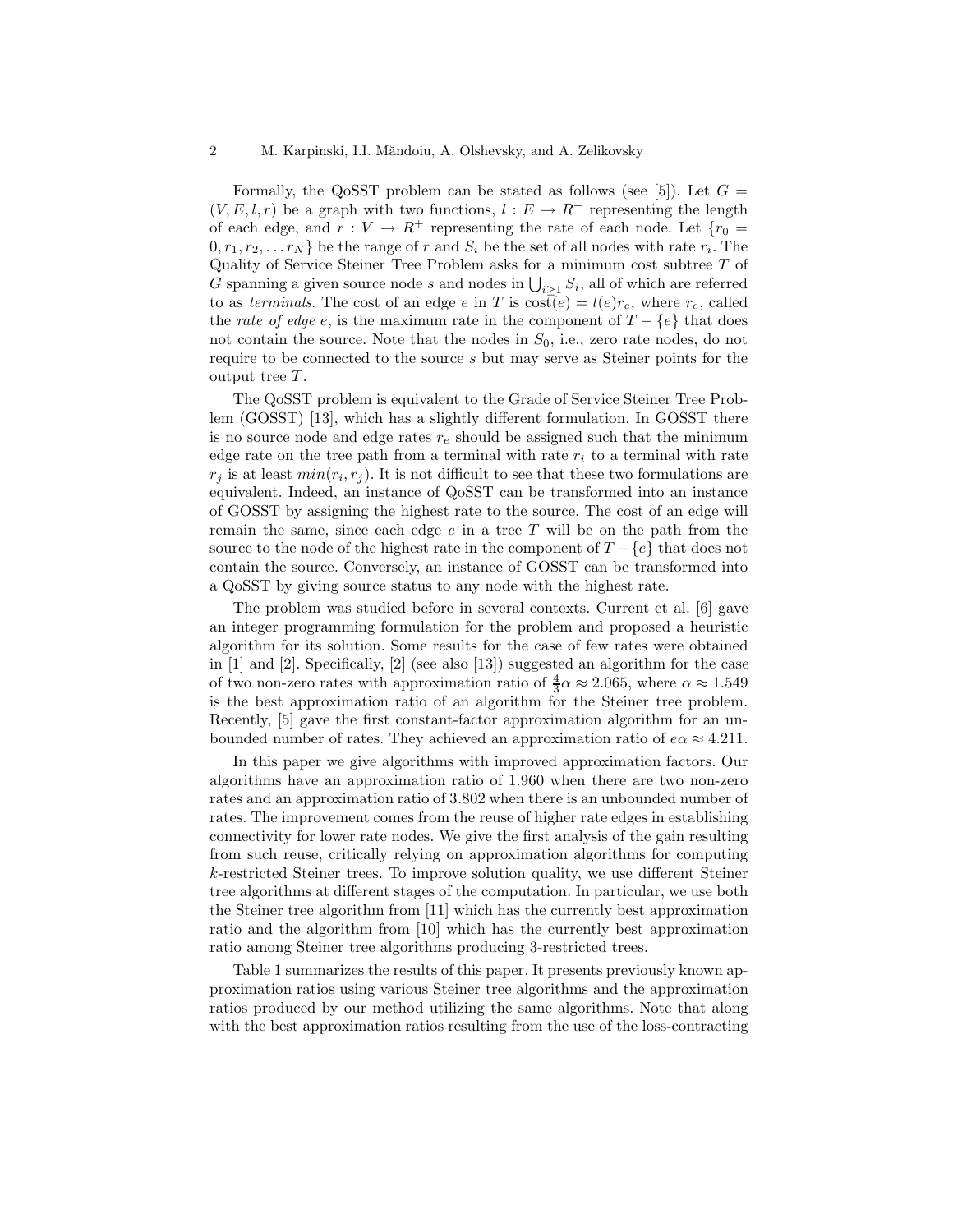| Algorithm                                                                                                      | LCA [11]   |     | RNS[10]                                                                                       |     | BR [14, 3] |     | MST [12]                            |        |
|----------------------------------------------------------------------------------------------------------------|------------|-----|-----------------------------------------------------------------------------------------------|-----|------------|-----|-------------------------------------|--------|
| runtime                                                                                                        | polynomial |     | polynomial                                                                                    |     |            |     | $O(n^3)$ [15] $O(n \log n + m)$ [9] |        |
| #rates                                                                                                         |            | any |                                                                                               | any |            | any |                                     | any    |
| previous ratio $ 2.066 + \epsilon  4.211 + \epsilon  2.222 + \epsilon  4.531 + \epsilon  2.444  4.934  2.667 $ |            |     |                                                                                               |     |            |     |                                     | 5.44   |
| our ratio                                                                                                      |            |     | $1.960 + \epsilon$ 3.802 + $\epsilon$ 2.059 + $\epsilon$ 3.802 + $\epsilon$ 2.237 4.059 2.414 |     |            |     |                                     | 4.311  |
| ---                                                                                                            |            |     |                                                                                               |     |            |     | $\cdots$                            | $\sim$ |

**Table 1.** Runtime and approximation ratios of previously known algorithms and of the algorithms given in this paper. In the runtime,  $n$  and  $m$  denote the number of nodes and edges in the original graph  $G = (V, E)$ , respectively.

algorithm from [11], Table 1 also gives approximation ratios resulting from the use of the algorithm in [10] and the more practical algorithms in [3, 12, 14].

The rest of the paper is organized as follows. In next section, we tighten the analysis given in [4] for the k-restricted Steiner ratio. In Section 3, we introduce the so called β-convex Steiner tree approximation algorithms and tighten their performance bounds. We give approximation algorithms for QoSST problem with two non-zero rates and unbounded number of rates in Sections 4 and 5, respectively, and conclude in Section 6.

#### **2 A Tighter Analysis of the** *k***-restricted Steiner Ratio**

In this section, we tighten the analysis given in [4] for the k-restricted Steiner ratio. The tightened results will be used later to prove the approximation ratio of our algorithms. The exposition begins with a claim from [4] which encapsulates several of the proofs provided in that paper. This claim is then used in a manner slightly different from [4] to arrive at a stronger result.

We begin by introducing some definitions. A Steiner tree is called *full* if every terminal is a leaf. A Steiner tree can be decomposed into components which are full by breaking the tree up at the non-leaf terminals. A Steiner tree is called  $k$ -restricted if every full component has at most  $k$  terminals. Let us denote the length of the optimum k-restricted Steiner tree as  $opt_k$  and length of the optimum unrestricted Steiner tree as opt. By duplicating nodes and introducing zero length edges, it can be assumed that a Steiner tree  $T$  is a complete binary tree (see Figure 1). Furthermore, we may assume that the leftmost and rightmost terminals form a diametrical pair of terminals. The leftmost and rightmost terminals will be called *extreme terminals*, and the edges on the path between them will be called *extreme edges*.

Let the k-restricted Steiner ratio  $\rho_k$  be  $\rho_k = \sup_{i \in \mathcal{D}} \frac{opt}{opt}$ , where the supremum is taken over all instances of the Steiner tree problem. It has been shown in [4] that  $\rho_k = \frac{(r+1)2^r+s}{r2^r+s}$  where r and s are obtained from the decomposition  $k = 2^r + s$ ,  $0 \le s < 2^r$ .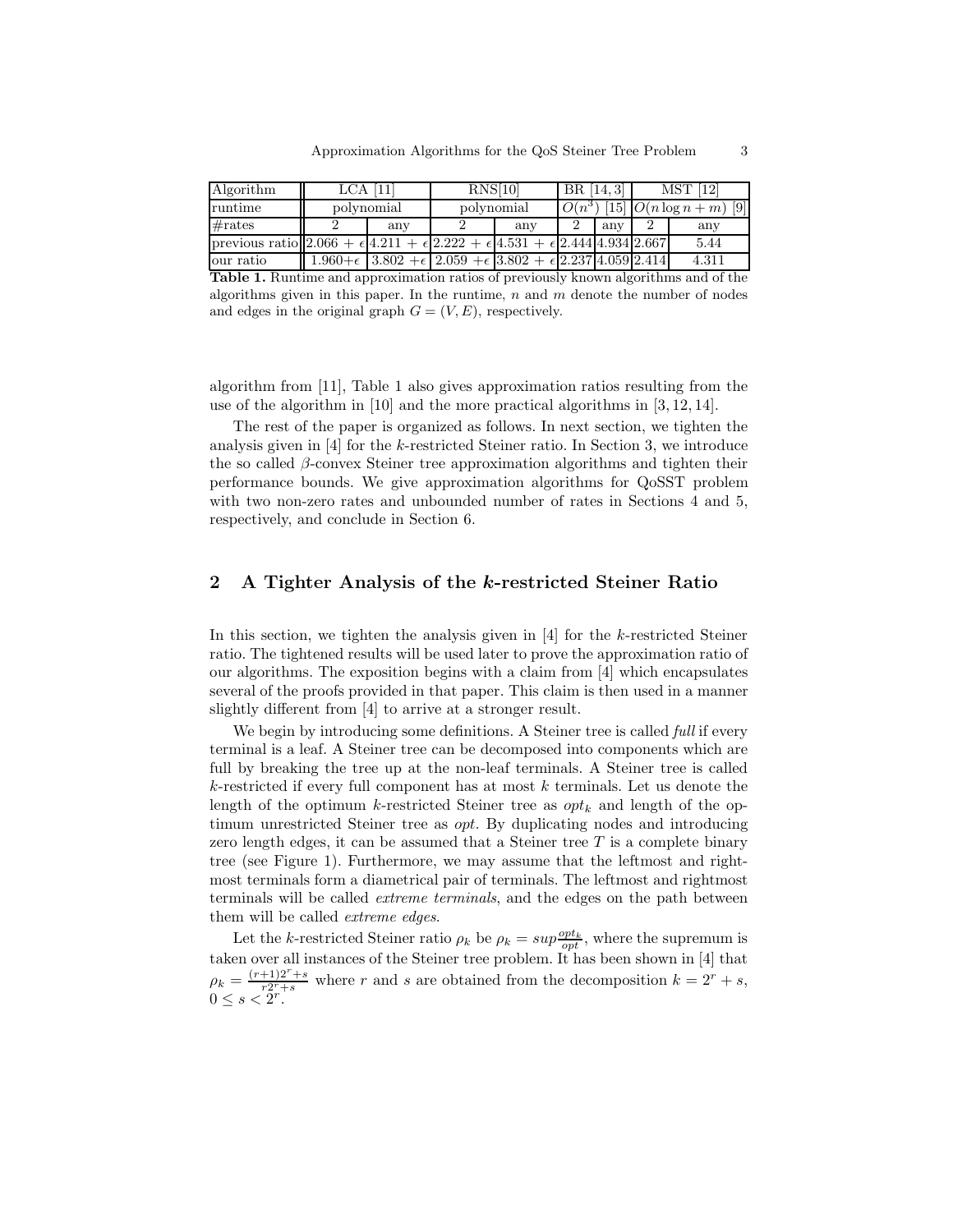

Fig. 1. Optimal Steiner tree T represented as a complete binary tree. Extreme terminals  $u$  and  $v$  form a diametrical pair of terminals, extreme edges (the path between u and v) are shown thicker. Each  $L_i$  represents the total length of a collection of paths (e.g., dashed paths) connecting internal nodes of T to non-extreme terminals via non-extreme edges.

**Lemma 1.**  $[4]^1$  *Given a Steiner tree*  $T$ *, there exist k-restricted Steiner trees*  $T_i$ *,*  $i = 1, 2, \ldots, r2^r + s$  *such that*  $l(T_i) = l(T) + L_i$ *, where each*  $L_i$  *represents the total length of a collection of paths connecting internal nodes of* T *to non-extreme terminals via non-extreme edges in such a way that each non-extreme edge of* T *is counted at most*  $2^r$  *times in the sum*  $L_1 + L_2 + \cdots + L_{r2^r+s}$ .

We now use Lemma 1 to produce a tighter bound on the length of the optimal k-restricted Steiner tree.

**Theorem 1.** *For every full Steiner tree*  $T$ *,*  $opt_k \leq p_k(l-D)+D$ *, where*  $l = l(T)$ *is the length of*  $T$  *and*  $D = D(T)$  *is the length of the longest path in*  $T$ *.* 

*Proof.* Lemma 1 implies that  $L_1 + L_2 + \cdots + L_{r2^r+s} \leq 2^r(l-D)$ . From this it follows that there exists  $L_m$  such that  $L_m \leq \frac{2^{r-1}}{r2^{r+1}}(l-D)$ . Since  $l(T_m) = l + L_m$ , it follows that  $l(T_m) \leq l + \frac{2^r}{r2^r+s}(l-D)$ . Therefore,

$$
opt_k \le l(T_m)
$$
  
\n
$$
\le l + \frac{2^r}{r2^r + s}(l - D)
$$
  
\n
$$
= \left(1 + \frac{2^r}{r2^r + s}\right)(l - D) + D
$$
  
\n
$$
= \rho_k(l - D) + D
$$

<sup>&</sup>lt;sup>1</sup> The claim in [4] is stated for an optimum Steiner tree  $T$ , but optimality is not needed in the proof.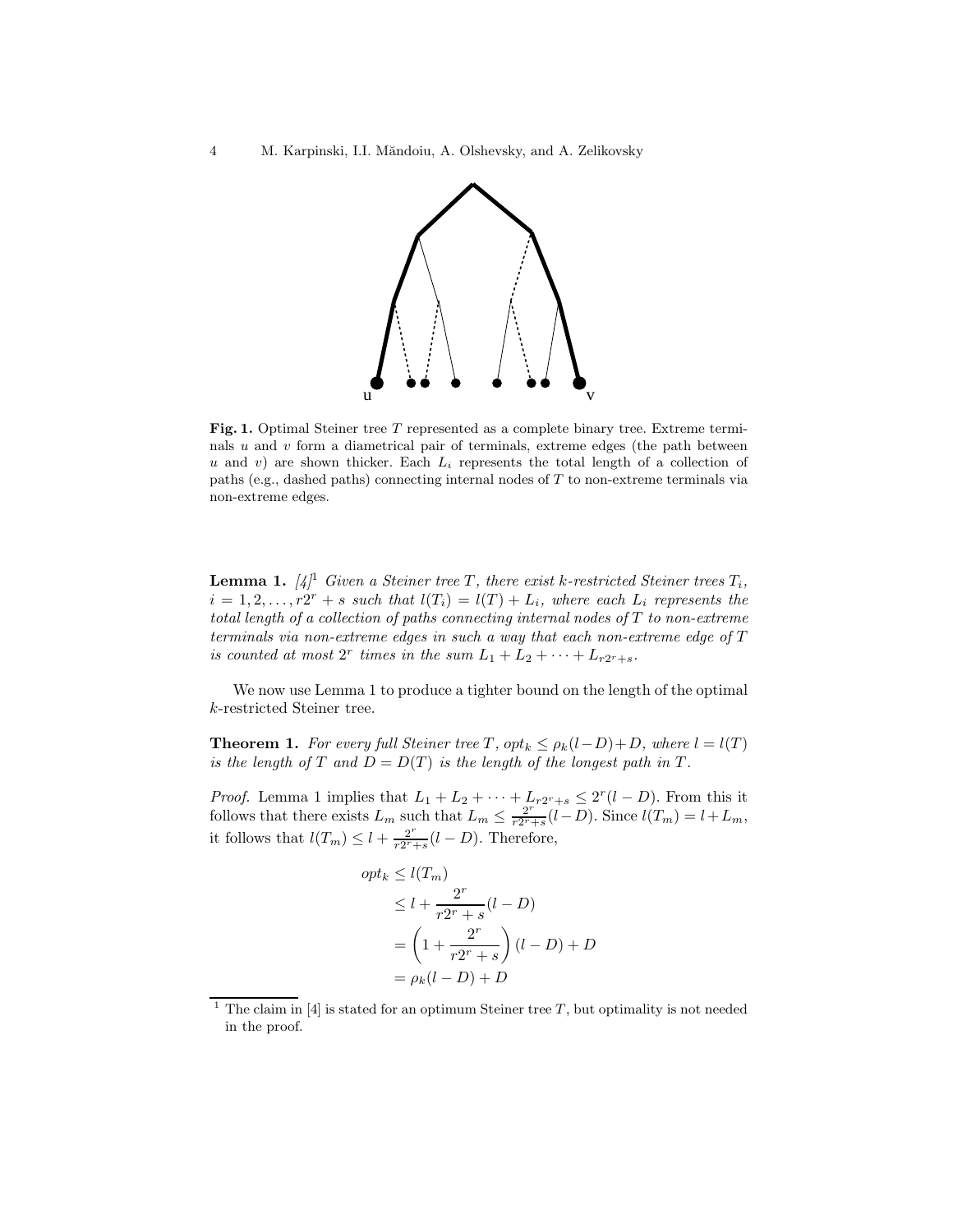We now strengthen this theorem to the case of partitioned trees.

**Corollary 1.** *For every Steiner tree T partitioned into edge-disjoint full com-* $\emph{ponents}$   $\dot{T}^i$ ,

$$
opt_k \leq \sum_i (\rho_k(l(T^i) - D(T^i)) + D(T^i))
$$

*Proof.* Let  $opt_k^i$  be the length of the optimal k-restricted tree for the full component  $T^i$ . Then,

$$
opt_k \leq \sum_i opt_k^i \leq \sum_i (\rho_k(l(T^i) - D(T^i)) + D(T^i))
$$

#### **3** *β***-Convex Steiner Tree Approximation Algorithms**

In this section we introduce  $\beta$ -convex Steiner tree approximation algorithms and show tighter upper bounds on their output when applied to the QoSST problem.

**Definition 1.** An  $\alpha$ -approximation Steiner tree algorithm A is called  $\beta$ -convex *if the length of the tree it produces,* l(A)*, is upper bounded by a linear combination of optimal* k*-restricted Steiner trees, i.e.,*

$$
l(A) \le \sum_{i=2}^{m} \lambda_i opt_i
$$

*and the approximation ratio is equal to*

$$
\alpha = \sum_{i=2}^{m} \lambda_i \rho_i
$$

*where*  $\lambda_i \geq 0$ ,  $i = 2, \ldots, m$  *and* 

$$
\beta = \sum_{i=2}^m \lambda_i
$$

The algorithms from [12, 3, 10] are  $\beta$ -convex, while the currently best approximation algorithm from [11] is not known to be  $\beta$ -convex.

Given a  $\beta$ -convex  $\alpha$ -approximation algorithm A, it follows from Theorem 1 that

$$
l(A) \le \sum_{i} \lambda_i opt_i \le \sum_{i} \lambda_i \rho_i (opt - D) + \beta D = \alpha (opt - D) + \beta D \tag{1}
$$

Let  $OPT$  be the optimum cost QoSST tree T, and let  $t_i$  be the length of rate  $r_i$  edges in T. Then,

$$
cost(OPT) = \sum_{i=1}^{N} r_i t_i
$$

Below we formulate the main property that makes  $\beta$ -convex Steiner tree approximation algorithms useful for QoSST approximation.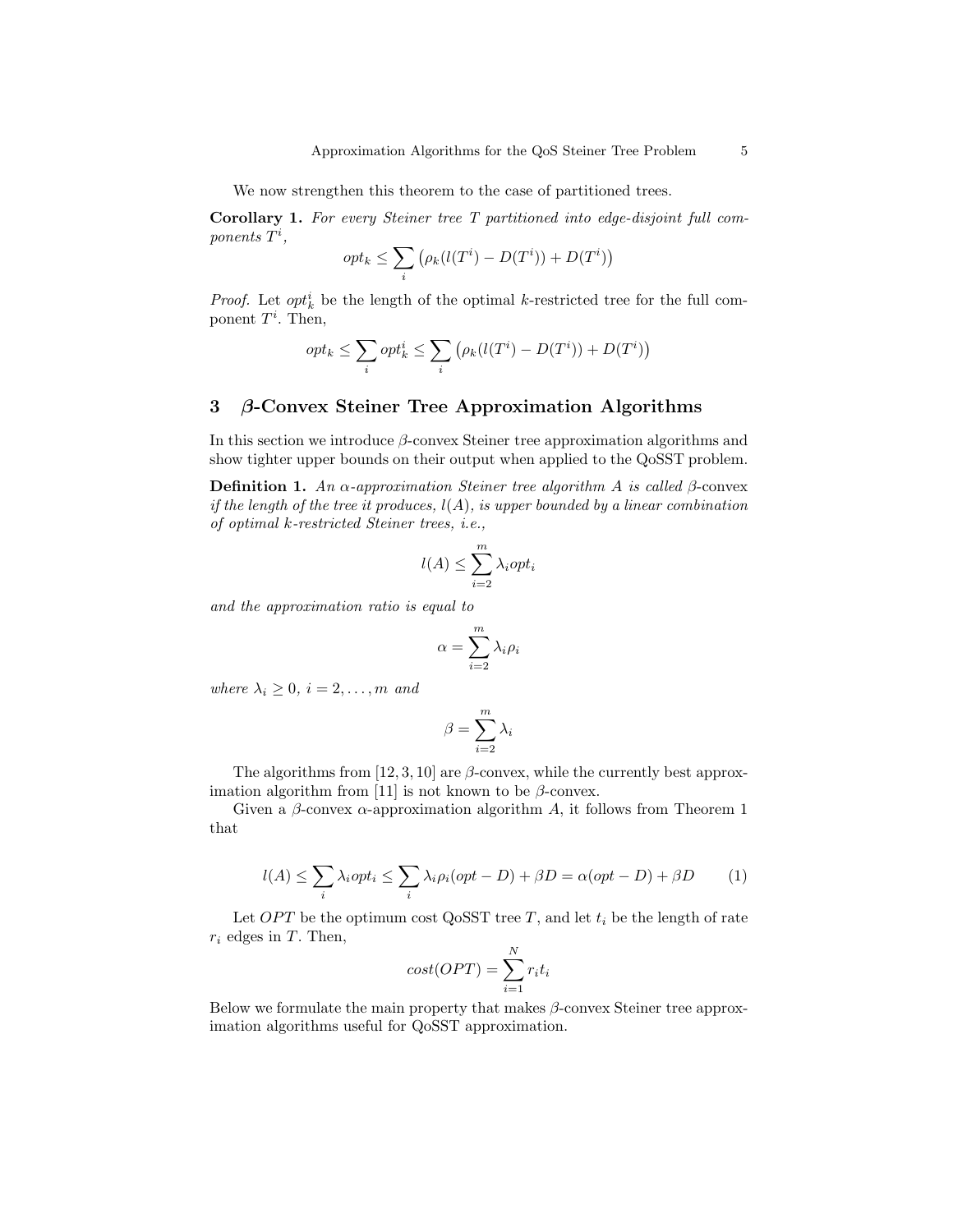

**Fig. 2.** (a) The subtree  $OPT_k$  of the optimal QoS Steiner tree  $OPT$  induced by edges of rate  $r_i$ ,  $i \geq k$ . Edges of rate greater than  $r_k$  (shown as solid lines) form a Steiner tree for  $s \cup S_{k+1} \cup \ldots S_N$  (filled circles); attached triangles represent edges of rate  $r_k$ . (b) Partition of  $OPT_k$  into edge-disjoint connected components  $OPT_k^i$  each containing a single terminal of rate  $r_i$ ,  $i > k$ . (c) A connected component  $OPT_k^i$  which consists of a path  $D_k^i$  containing all edges of rate  $r_i$ ,  $i>k$ , and attached Steiner trees containing edges of rate  $r_k$ .

**Lemma 2.** *Given an instance of the QoSST problem, let*  $T_k$  *be the Steiner tree computed for* s and all nodes of rate  $r_k$  by a  $\beta$ -convex  $\alpha$ -approximation Steiner *tree algorithm after collapsing all nodes of rate strictly higher than*  $r_k$  *into the source* s and treating all nodes of rate lower than  $r_k$  as Steiner points. Then,

$$
cost(T_k) \leq \alpha r_k t_k + \beta(r_k t_{k+1} + r_k t_{k+2} + \dots + r_k t_N)
$$

*Proof.* We can visualize the subtree  $OPT_k$  of the optimal QoS Steiner tree  $OPT$ induced by edges of rate  $r_i$ ,  $i \geq k$  as in Figure 2(a), with nodes of rate  $r_k$  forming subtrees attached to the tree  $OPT_{k+1}$  that spans all nodes with rate higher than  $r_k$  and the source. We break  $OPT_{k+1}$  into edge disjoint paths connecting each terminal with an appropriately chosen non-extreme node as illustrated in Figure 2(b). A proof that this kind of decomposition is always possible can be found in [14]. We then consider each such path along with all nodes of rate  $r_k$  that are attached to it. This results in a decomposition of  $OPT_k$  into edgedisjoint connected components  $OPT_k^i$ , where each component consists of a path  $D_k^i = OPT_k^i \cap OPT_{k+1}$  and attached Steiner trees with edges of rate  $r_k$  (see Figure 2(c)). Furthermore, note that the total length of  $D_k^{i}$ 's is  $l(OPT_{k+1})$  =  $t_{k+1} + t_{k+2} + \cdots + t_N$ .

Now we decompose the tree  $T_k$  along these full components  $OPT_k^i$  and by Corollary 1 we get:

$$
l(T_k) \leq \sum_i \left[ \alpha (l(OPT_k^i) - D_k^i) + \beta D_k^i \right]
$$
  
=  $\alpha t_k + \beta (t_{k+1} + t_{k+2} + \dots + t_N)$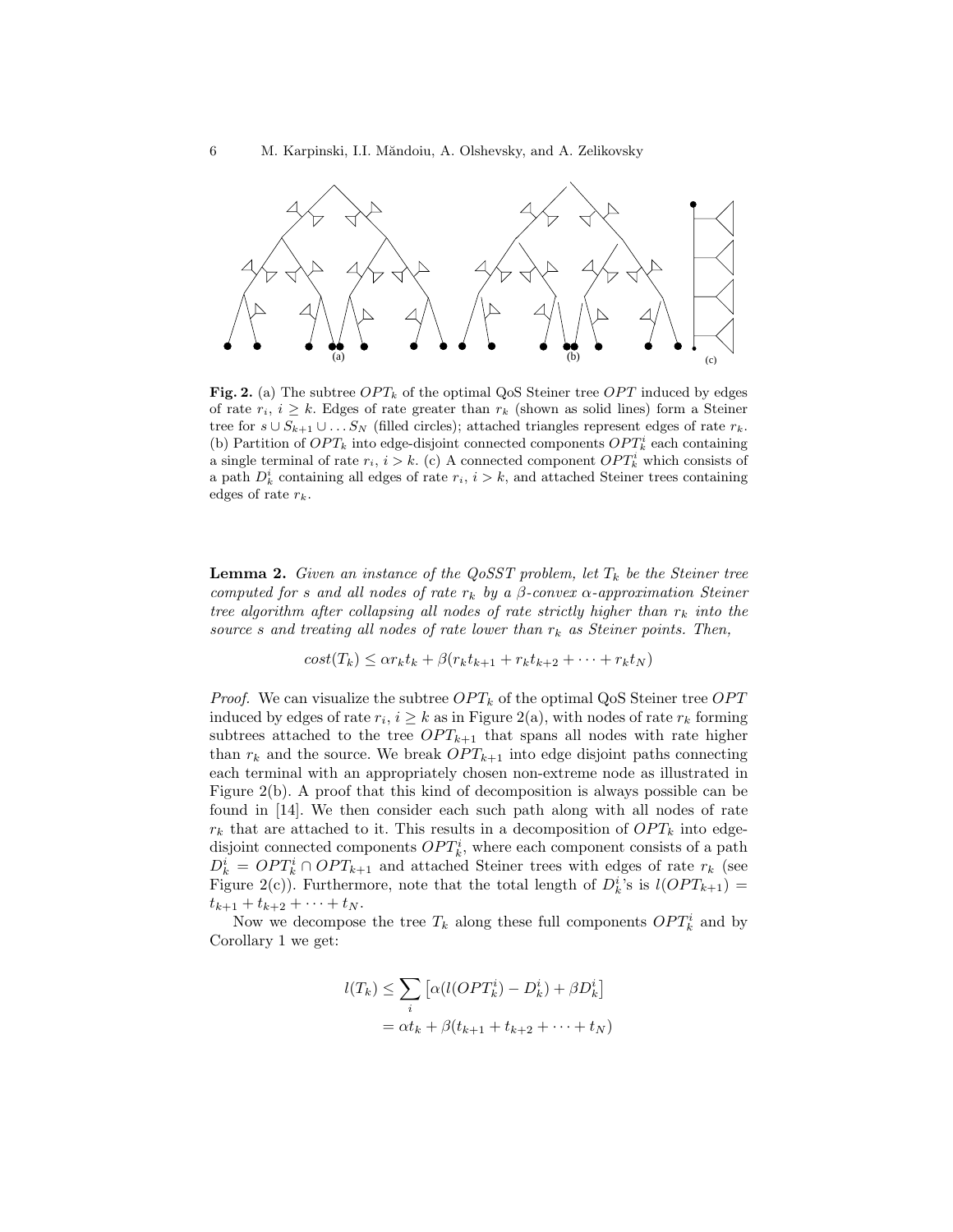**Input:** Graph  $G = (V, E, l)$  with two nonzero rates  $r_1 < r_2$ , source s, terminal sets  $S_1$ of rate  $r_1$  and  $S_2$  of rate  $r_2$ , Steiner tree  $\alpha_1$ -approximation algorithm  $A_1$  and a β-convex  $α_2$ -approximation algorithm  $A_2$ **Output:** Low cost QoSST spanning all terminals

- 1. Compute an approximate Steiner tree ST1 for  $s \bigcup S_1 \bigcup S_2$  using algorithm  $A_1$
- 2. Compute an approximate Steiner tree  $T_2$  for  $s \bigcup S_2$  (treating all other points as Steiner points) using algorithm  $A_1$ . Next, contract  $T_2$  into the source s and compute the approximate Steiner tree  $T_1$  for s and remaining rate  $r_1$  points using algorithm  $A_2$ . Let ST2 be  $T_1 \bigcup T_2$
- 3. Output the minimum cost tree among ST1 and ST2

**Fig. 3.** QoSST approximation algorithm for two non-zero rates

The lemma follows by multiplying the last inequality by  $r_k$ .

## **4 QoSST Approximation Algorithm for Two Non-Zero Rates**

In this section we give a generic approximation algorithm for the QoSST Steiner tree problem with two non-zero rates (see Figure 3) and analyze its approximation ratio.

Recall that an edge  $e$  has rate  $r_i$  if the largest rate of a node in the component of  $T - \{e\}$  that does not contain the source is  $r_i$ . Let the optimal Steiner tree in G have cost  $opt = r_1t_1 + r_2t_2$ , with  $t_1$  being the total length of the edges of rate  $r_1$  and  $t_2$  being the total length of the edges of rate  $r_2$ . Let  $\alpha_1$  be the approximation ratio of algorithm  $A_1$  and let  $\alpha_2$  be the approximation ratio of the  $\beta$ -convex algorithm  $A_2$ . Then, the following theorem holds:

**Theorem 2.** *The approximation ratio of the algorithm from Figure 3 is*

$$
\max \left\{ \alpha_2, \max_r \alpha_1 \frac{\alpha_1 - (\alpha_2 - \beta)r}{\beta r^2 + \alpha_1 - \alpha_2 r} \right\}
$$

*Proof.* We can bound the cost of ST1 by  $cost(ST1) \leq \alpha_1 r_2(t_1 + t_2)$ . To obtain a bound on the cost of ST2 note that  $cost(T_2) \leq \alpha_1 r_2 t_2$ , and that, by Lemma 2,  $cost(T_1) \leq \alpha_2 r_1 t_1 + \beta r_1 t_2$ .

Thus, the following two bounds for the costs of  $ST1$  and  $ST2$  follow:

$$
cost(ST1) \leq \alpha_1 r_2 t_1 + \alpha_1 r_2 t_2
$$

$$
cost(ST2) \leq \alpha_1 r_2 t_2 + \alpha_2 r_1 t_1 + \beta r_1 t_2
$$

We distinguish between the following two cases: **Case 1:** If  $\beta r_1 - (\alpha_2 - \alpha_1) r_2 \leq 0$ , then  $\cos\theta (ST2) \leq \alpha_2 (r_2 t_2 + r_1 t_1) = \alpha_2 \text{opt.}$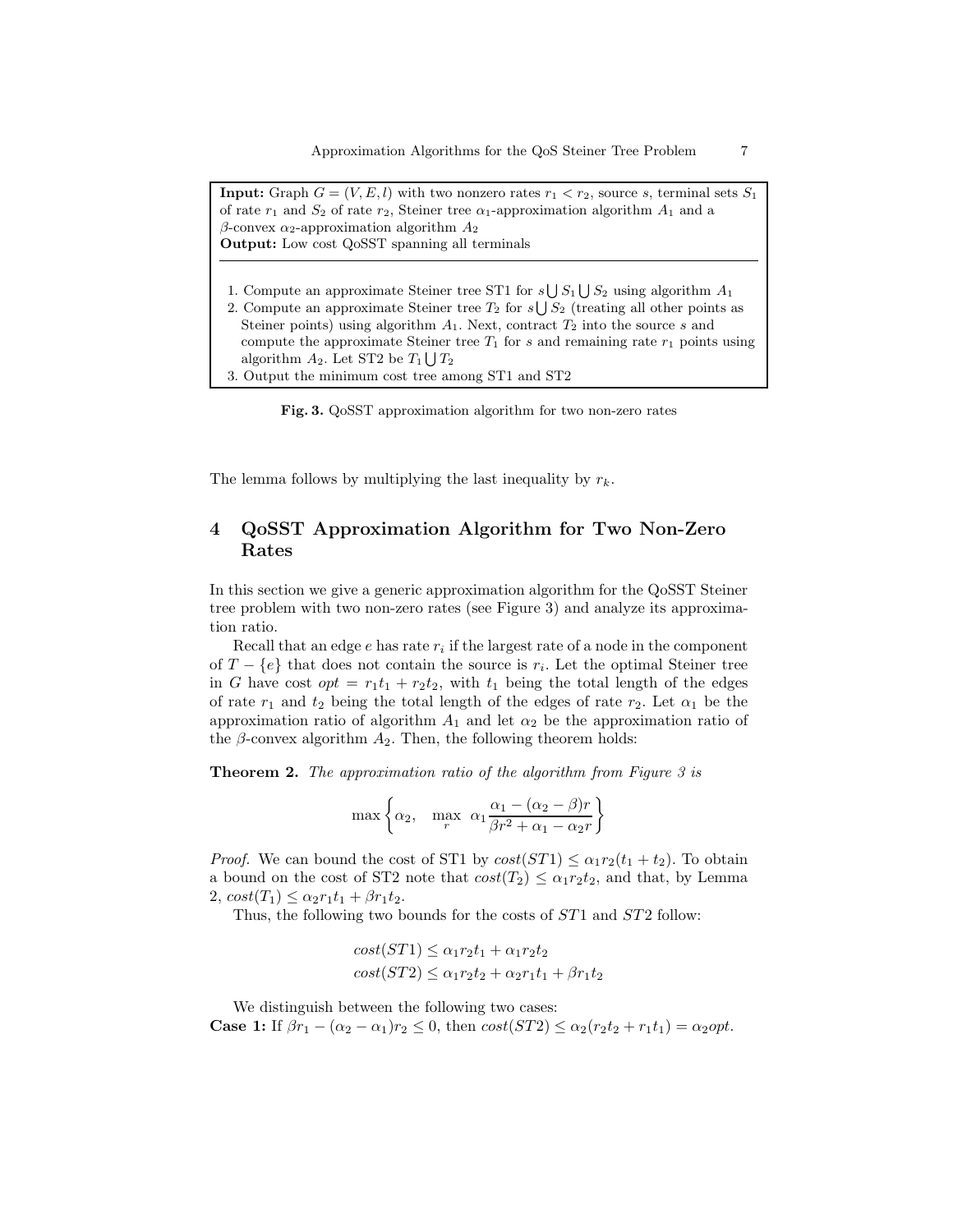**Case 2:** If  $\beta r_1 - (\alpha_2 - \alpha_1) r_2 \geq 0$ , then let

$$
x_1 = \frac{\beta r_1^2 + (\alpha_1 - \alpha_2) r_1 r_2}{\alpha_1 r_2 (\alpha_1 r_2 - \alpha_2 r_1 + \beta r_1)}
$$

$$
x_2 = \frac{r_2 - r_1}{\alpha_1 r_2 - \alpha_2 r_1 + \beta r_1}
$$

It is easy to check that

$$
x_1 cost(ST1) + x_2 cost(ST2) \le opt
$$

which implies that

$$
Approx \le \frac{1}{x_1 + x_2} opt
$$

In turn, this simplifies to

$$
Approx \le \alpha_1 \frac{\alpha_1 - (\alpha_2 - \beta)r}{\beta r^2 - \alpha_2 r + \alpha_1} opt
$$

where  $r = \frac{r_1}{r_2}$ .

We can use Theorem 2 to obtain numerical bounds on the approximation ratios of our solution. Using  $\alpha_1 = 1 + \ln 3/2$  for the algorithm from [11],  $\alpha_2 = 5/3$ for the algorithm from [10],  $\alpha_1 = \alpha_2 = 11/6$  for the algorithm from [3], and  $\alpha_1 = \alpha_2 = 2$  for the MST heuristic, and  $\beta \rightarrow 1$  for all of the above algorithms, we maximize the expression in Theorem 2 to obtain the following theorem.

**Theorem 3.** If the algorithm from  $[11]$  is used as  $A_1$  and the algorithm from *[10] is used as* A2*, then the approximation ratio of the QoSST algorithm in Figure 3 is* 1.960*. If the algorithm from [3] is used in place of both*  $A_1$  *and*  $A_2$ *, then the ratio is 2.237. If the MST heuristic is used in place of both*  $A_1$  *and*  $A_2$ *, then the ratio is 2.414.*

## **5 Approximation Algorithm for QoSST with Unbounded Number of Rates**

In this section, we propose an algorithm for the case of a graph with arbitrarily many non-zero rates  $r_1 < r_2 < \cdots < r_N$ . Our algorithm is a modification of the algorithm in [5]. A description of the algorithm is given in Figure 4. As in [5], node rates are rounded up to the closest power of some number a starting with  $a^y$ , where  $y$  is picked uniformly at random between 0 and 1. In other words, we round up node rates to numbers in the set  $\{a^y, a^{y+1}, a^{y+2}, \ldots\}$ . The only difference is that we *contract* each approximate Steiner tree,  $Approx_k$ , constructed over nodes of rounded rate  $a^{y+k}$ , instead of simply taking their union as in [5]. This allows contracted edges to be reused at zero cost by Steiner trees connecting lower rate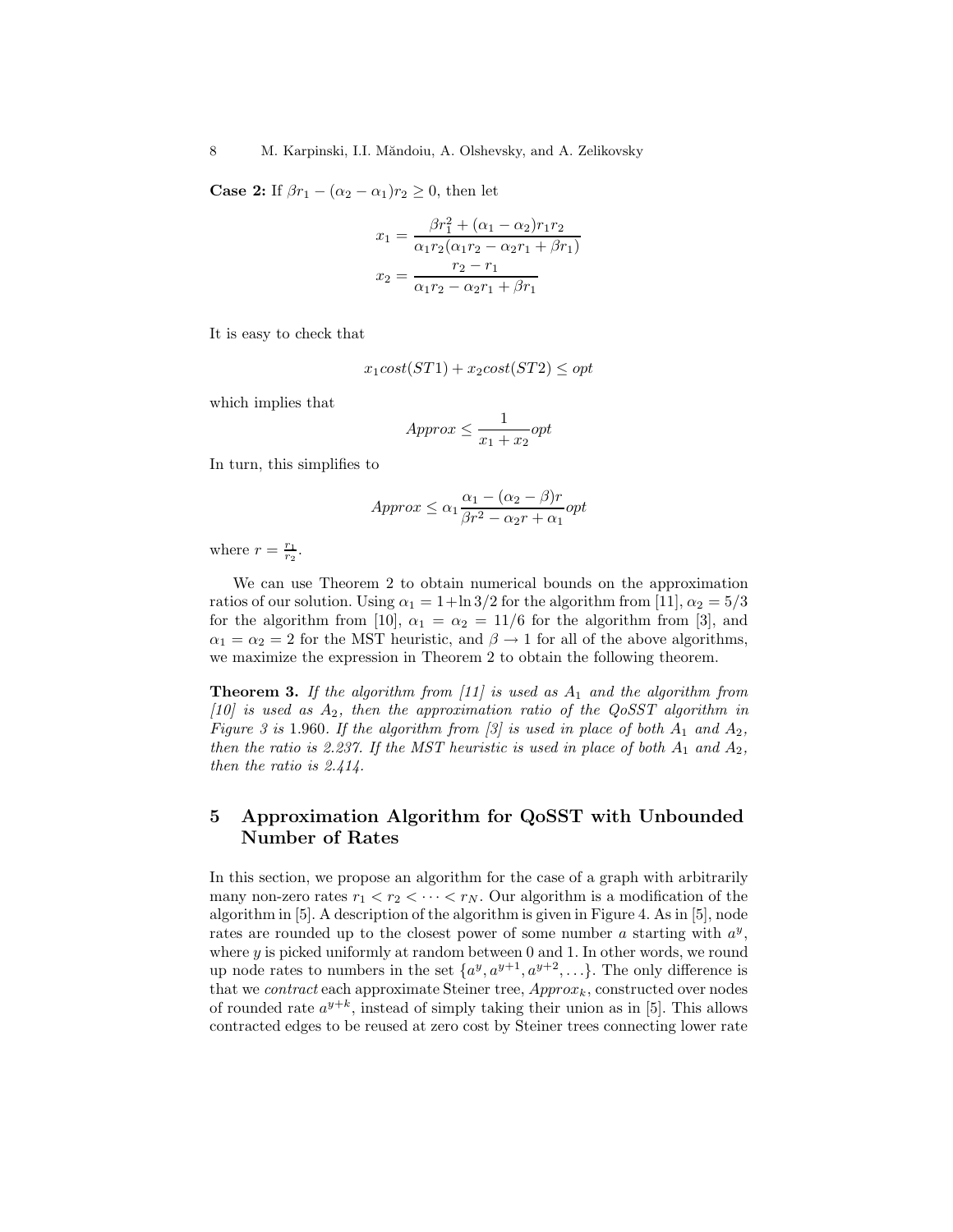| <b>Input:</b> Graph $G = (V, E, l)$ , source s, sets $S_i$ of terminals with rate $r_i$ , positive<br>number a, and $\alpha$ -approximation $\beta$ -convex Steiner tree algorithm<br><b>Output:</b> Low cost QoSST spanning all terminals                                                                                                                                                                                                                                                                                                                                   |
|------------------------------------------------------------------------------------------------------------------------------------------------------------------------------------------------------------------------------------------------------------------------------------------------------------------------------------------------------------------------------------------------------------------------------------------------------------------------------------------------------------------------------------------------------------------------------|
| 1. Pick y uniformly at random between 0 and 1. Round up each rate to the closest<br>power of some number a starting with $a^y$ , i.e. round up to numbers in the set<br>$\{a^y, a^{y+1}, a^{y+2}, \ldots\}$ . Form new terminal sets $S'_i$ which are unions of terminal sets<br>with rates rounded to the same number $r_i'$<br>2. $Approx \leftarrow \emptyset$<br>3. Repeat until all terminals are contracted into the source s:<br>Find an $\alpha$ -approximate Steiner tree Approx <sub>i</sub> spanning s $\bigcup S_i'$<br>$Approx \leftarrow Approx \cup Approx_i$ |
| Contract $Approx_i$ into source s                                                                                                                                                                                                                                                                                                                                                                                                                                                                                                                                            |
| 4. Output <i>Approx</i>                                                                                                                                                                                                                                                                                                                                                                                                                                                                                                                                                      |

**Fig. 4.** Approximation algorithm for multirate QoSST

nodes. The following analysis of this improvement shows that it decreases the approximation ratio from 4.211 to 3.802.

Let  $T_{opt}$  be the optimal QoS Steiner tree, and let  $t_i$  be the total length of the edges of  $\hat{T}_{opt}$  with rates rounded to  $a^{y+i}$ . First, we prove the following technical lemma:

**Lemma 3.** Let S be the cost of  $T_{opt}$  after rounding node rates as in Figure 4, *i.e.*,  $S = \sum_{i=0}^{n} t_i a^{y+i}$ *. Then,* 

$$
S \le \frac{a-1}{\ln(a)} cost(T_{opt})
$$

*Proof.* First, note that an edge  $e$  used at rate  $r$  in  $T_{opt}$  will be used at the rate  $a^{y+m}$ , where m is the smallest integer i such that  $a^{y+i}$  is no less than r. Indeed, e is used at rate r in  $T_{opt}$  if and only if the maximum rate of a node connecting to the source via e is r, and every such node will be rounded to  $a^{y+m}$ . Next,<sup>2</sup> let  $r = a^{x+m}$ . If  $x \leq y$  then the rounded up cost is  $a^{y-x}$  times the original cost; otherwise, if  $x>y$ , is  $a^{y+1-x}$  times the original cost. Hence, the expected factor by which the cost of each edge increases is

$$
\int_0^x a^{y+x-1} dy + \int_x^1 a^{y-x} dy = \frac{a-1}{\ln a}
$$

By linearity of expectation, the expected cost after rounding of  $T_{opt}$  is

$$
S \le \frac{a-1}{\ln a} cost(T_{opt})
$$

<sup>2</sup> Our proof follows the proof of Lemma 4 in [5]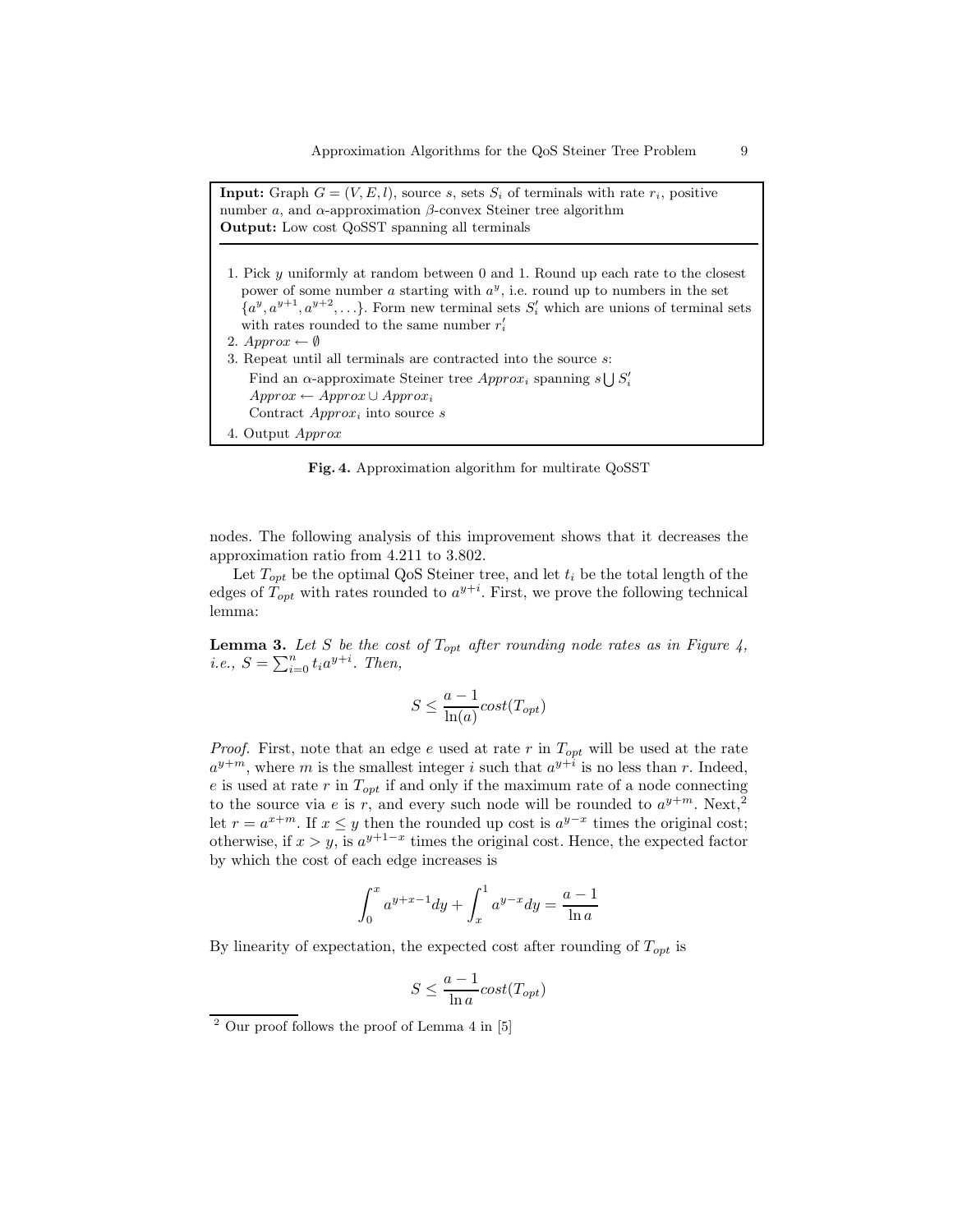10 M. Karpinski, I.I. Măndoiu, A. Olshevsky, and A. Zelikovsky

**Theorem 4.** *The approximation ratio of the algorithm given in Figure 4 is*

$$
\min_{a} \left( (\alpha - \beta) \frac{a - 1}{\ln a} + \beta \frac{a}{\ln a} \right)
$$

*Proof.* Let  $Approx_k$  be the tree added when considering rate  $r_k$ . Then, by Lemma 2,

 $cost(Approx_k) \leq \alpha a^{y+k}t_k + \beta a^{y+k+1}t_{k+1} + \beta a^{y+k+2}t_{k+2} + \cdots + \beta a^{y+n}t_n$ 

where  $n$  is the total number of rates after rounding. Thus, we obtain the following upper bound on the total cost of our approximate solution.

$$
cost(Approx) \leq \alpha t_1 a^y + \beta t_2 a^y + \beta t_3 a^y + \cdots + \beta t_{n-1} a^y + \beta t_n a^y
$$
  
+  $\alpha t_2 a^{y+1} + \beta t_3 a^{y+1} + \cdots + \beta t_{n-1} a^{y+1} + \beta t_n a^{y+1}$   
+  $\alpha t_{n-1} a^{y+n-1} + \beta t_n a^{y+n-1}$   
+  $\alpha t_n a^{y+n}$   
=  $(\alpha - \beta)S + \beta \times$   

$$
\begin{pmatrix} t_1 a^y + t_2 a^y + t_3 a^y + \cdots + t_{n-1} a^y + t_n a^y \\ + t_2 a^{y+1} + t_3 a^{y+1} + \cdots + t_{n-1} a^{y+1} + t_n a^{y+1} \\ \vdots \\ t_1 a^{y+n+1} & \vdots \\ t_1 a^{y-n+1} & \vdots \\ t_1 a^{y-n+2} + t_2 a^{y-n+2} & \vdots \\ t_1 a^{y-n+3} + t_2 a^{y-n+3} + t_3 a^{y-n+3} \end{pmatrix}
$$
  

$$
\leq (\alpha - \beta)S + \beta \times
$$
  

$$
\begin{pmatrix} \vdots & \vdots & \vdots & \vdots \\ t_1 a^{y-n+3} + t_2 a^{y-n+3} & \vdots \\ t_1 a^{y-n+1} + t_3 a^{y-n+1} & \vdots \\ t_1 a^{y-n} + t_2 a^{y-n} + t_3 a^{y-n} & \cdots + t_{n-1} a^{y-n} + t_n a^{y} \\ + t_2 a^{y+1} + t_3 a^{y+1} & \cdots + t_{n-1} a^{y+n} + t_n a^{y+n} \\ + t_{n-1} a^{y+n-1} + t_n a^{y+n-1} \end{pmatrix}
$$

 $\setminus$ 

 $\leq (\alpha-\beta)S+\beta S\left(1+\frac{1}{\alpha}\right)$  $\frac{1}{a} + \frac{1}{a^2} + \cdots$  $\leq (\alpha-\beta)\frac{a-1}{1}$  $\frac{d}{d\ln a} cost(T_{opt}) + \beta \frac{a}{\ln a} cost(T_{opt})$ where the last inequality follows from Lemma 3.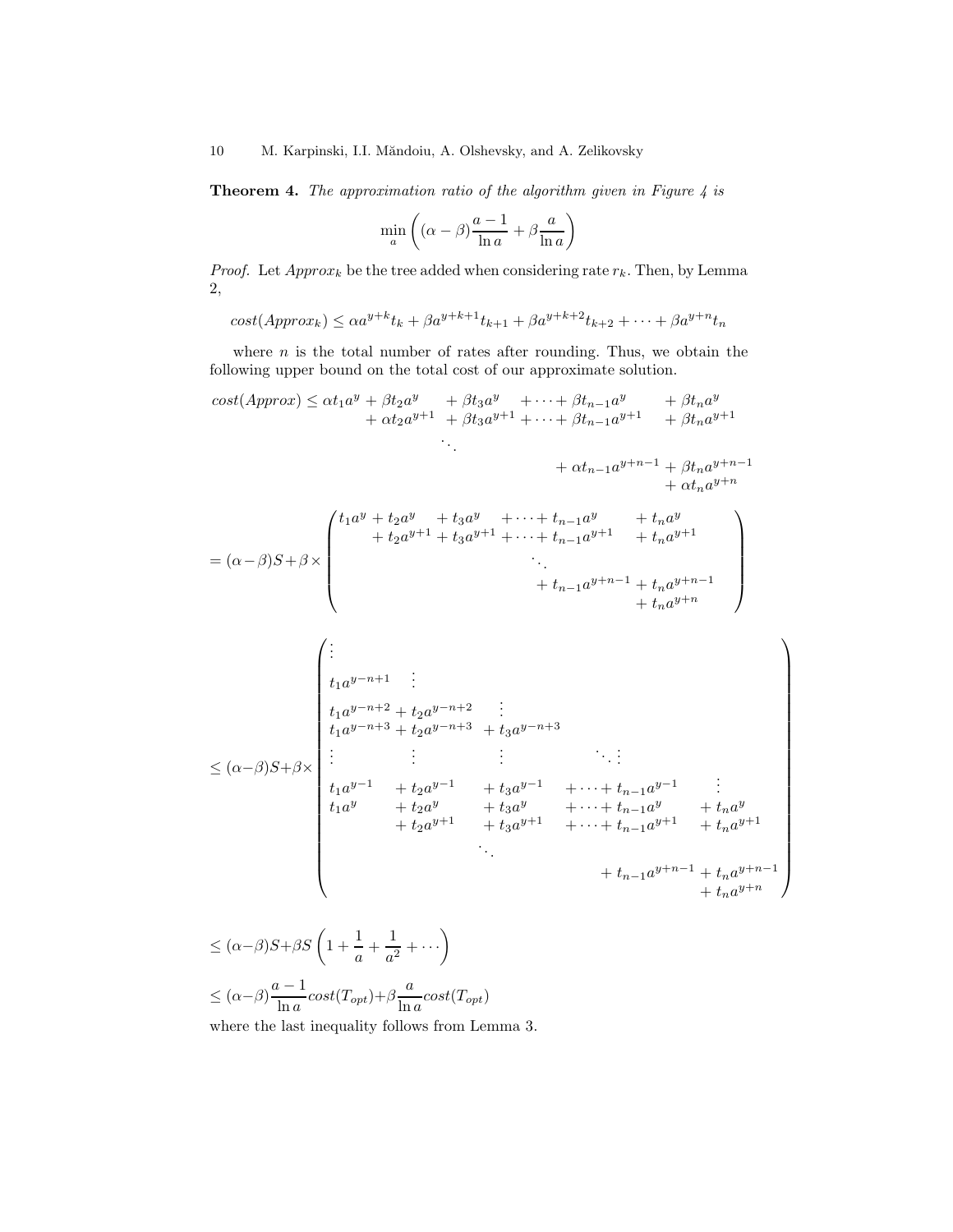Numerically, we obtain approximation ratios of 3.802, 4.059, respectively 4.311, when the  $\alpha$ -approximation  $\beta$ -convex Steiner tree algorithm used in Figure 4 is the algorithm in [10], [3], respectively the MST heuristic.

**Remark.** The algorithm in Figure 4 can be easily derandomized using the same techniques as in [5]

#### **6 Conclusions and Open Problems**

In this paper we have considered a generalization of the Steiner problem in which each node possesses a rate and the cost of an edge with length  $l$  in a Steiner tree T connecting the terminals is  $l \cdot r_e$ , where  $r_e$  is the maximum rate in the component of  $T - \{e\}$  that does not contain the source. We have given improved approximation algorithms finding trees with a cost at most 1.960 (respectively 3.802) times the minimum cost for the case of two (respectively unbounded number of) non-zero rates. Our improvement is based on the analysis of the gain resulting from the reuse of higher rate edges in the connectivity of the lower rate edges. An interesting open question is to extend this analysis to the case of three non-zero rates. The best known approximation factor for this case, case or three non-zero rates. 1 n<br>is  $\alpha(5+4\sqrt{2})/7 \approx 2.358$  [2, 13].

#### **References**

- 1. A. Balakrishnan, T.L. Magnanti, P. Mirchandani, *Modeling and Heuristic Worst-Case Performance Analysis of the Two-Level Network Design Problem*, Management Science, **40**: 846-867, (1994)
- 2. A. Balakrishnan, T.L. Magnanti, P. Mirchandani, *Heuristics, LPs, and Trees on Trees: Network Design Analyses*, Operations Research, **44**: 478-496, (1996)
- 3. P. Berman and V. Ramaiyer, *Improved Approximations for the Steiner Tree Problem*, Proceedings of the ACM-SIAM Symposium on Discrete Algorithms (SODA 1992), 325-334.
- 4. A. Borchers and D.Z. Du, *The k-Steiner Ratio in Graphs*, SIAM Journal on Computing, **26**:857-869, (1997)
- 5. M. Charikar, J. Naor, and B. Schieber, *Resource Optimization in QoS Multicast Routing of Real-Time Multimedia*, Proceedings of the 19th Annual IEEE INFO-COM, (2000)
- 6. J.R. Current, C.S. Revelle, and J.L.Cohon, *The Hierarchical Network Design Problem*, European Journal of Operations Research, **27**: 57-66, (1986)
- 7. N. Maxemchuk, *Video Distribution on Multicast Networks*, IEEE Journal on Selected Issues in Communications **15**:357-372 (1997)
- 8. P. Mirchandani, *The Multi-Tier Tree Problem*, INFORMS Journal on Computing, **8**: 202-218, (1996)
- 9. K. Mehlhorn, *A faster approximation algorithm for the Steiner problem in graphs*, Information Processing Letters **27**: 125-128, (1988)
- 10. H. Promel and A. Steger, *A New Approximation Algorithm for the Steiner Tree Problem with Performance Ratio*  $\frac{5}{3}$ , Journal of Algorithms, **36**: 89-101,(2000)<br>C. Bobins and A. Zolikovsky, *Improved Steiner Tree Approximation in Gra*
- 11. G. Robins and A. Zelikovsky, *Improved Steiner Tree Approximation in Graphs*, Proc. of ACM/SIAM Symposium on Discrete Algorithms (SODA 2000), 770-779.